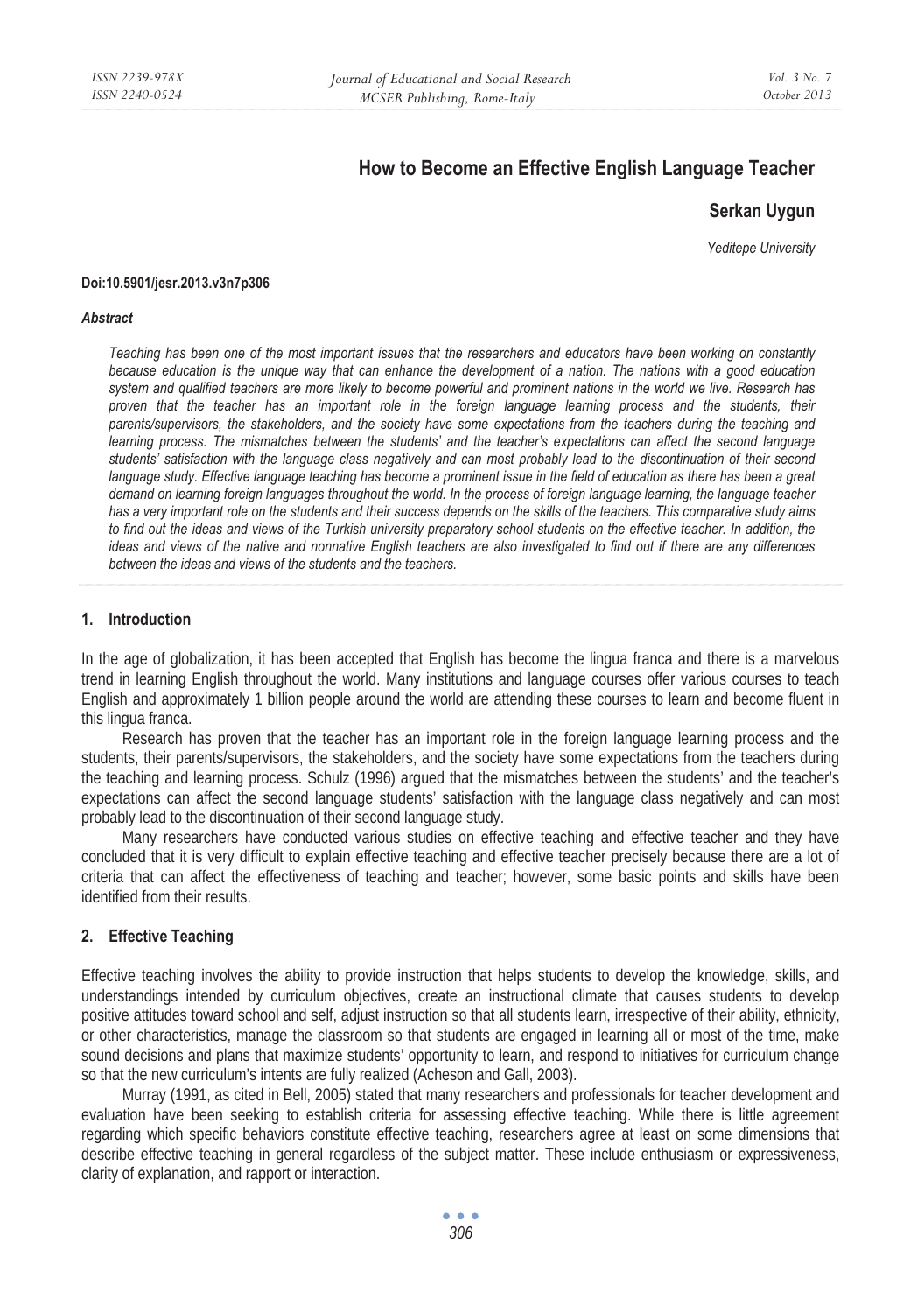| ISSN 2239-978X | Journal of Educational and Social Research | Vol. 3 No. 7 |
|----------------|--------------------------------------------|--------------|
| ISSN 2240-0524 | MCSER Publishing, Rome-Italy               | October 2013 |
|                |                                            |              |

Berliner and Rosenshine (1977), Blair (2000), Brophy and Good (1986), Cawelti (1999), Cotton (2000), Demmon-Berger (1986), Good and Brophy (1997), Marzano, Pickering, and McTighe (1993), Porter and Brophy (1988), Shellard and Protheroe (2000), Taylor, Pearson, Clark, and Walpole (1999), and Wenglinsky (2000, as cited in Stronge, 2002) conducted research on effective teaching and they have come into the conclusion that effective teachers are interested in having students learn and demonstrate understanding of meanings rather than merely memorizing facts or events, place priority on reading because it affects success in other content areas and overall achievement gains, and students have higher achievement rates when the focus of instruction is on meaningful conceptualization, especially when it builds on and emphasizes their own knowledge of the world.

## **3. Effective Teacher**

Researchers and scholars have tried for over a century to create a schema that would describe and codify effective teachers. Kratz (1896, as cited in McEwan, 2002) asked a group of students to identify the characteristics that distinguished the teachers from whom they learned the most from those whom they liked the most. Four characteristics of teachers who were successful were found out to be making greater demands of the students, more teaching skill, more knowledge of subject matter, and better discipline.

There are many ways to characterize the components that make up an effective teacher. These components include content knowledge, general pedagogical knowledge, curriculum knowledge, pedagogical content knowledge, knowledge of learners and their characteristics, knowledge of educational ends, purposes, and values, and knowledge of educational contexts (Clark and Walsh, 2002).

Walker (2008) found out that there were 12 identifiable personal and professional characteristics of an effective teacher in his study and these characteristics included being prepared, being positive, having high expectations, being creative, being fair, displaying a personal touch, developing a sense of belonging, admitting the mistakes, having a sense of humor, giving respect to students, forgiving, and being compassionate.

Taskafa (1989, as cited in Telli, den Brok, and Cakıroğlu, 2008) interviewed 43 middle school students and asked them to write down their teacher's desirable and non-desirable characteristics. Giving positive reinforcement, interacting friendly with students, and understanding students' feelings were the most frequently mentioned desirable characteristics. The non-desirable characteristics of a teacher in this study were: isolating some of the students, giving specific students preferential treatment, denying students chances to perform or to talk in class, sneering at students, and demanding students to learn.

Cetin (2001, as cited in Telli, den Brok, and Cakıroğlu, 2008) conducted a study with 100 higher education students to find out the ideal teacher behaviors which were defined as understanding, cooperative, be aware of students' individual differences and general student psychology, together with having good subject matter knowledge and using different teaching methods in the class.

# **4. Effective Foreign Language Teaching**

Brosh (1996) asked second language teachers and students to identify the three most prominent characteristics of an effective second language teacher from a list of 20 characteristics and the results of the study revealed that the students' and teachers' first and second rank-ordered items were identical which were the teachers' adequate command of the subject matter involving the teachers' mastery of the four basic skills and the ability of the language teacher to transmit knowledge in a way that is easy to understand and remember, and to motivate their students to do their best. In general, the desirable characteristics of an effective second language teacher that emerged from the study were knowledge and command of the target language, the ability to organize, explain, and clarify, as well as to arouse and sustain interest and motivation among students, fairness to students by showing neither favoritism nor prejudice, and availability to students.

According to Bell (2005), the research literature suggests that there is no single accepted definition of effective foreign language teaching. Foreign language teaching is a complex, multidimensional process that means different things to different people. An effective foreign language teacher is the teacher who is clear and enthusiastic in teaching that provides learners with the grammatical (syntactical and morphological), lexical, phonological, pragmatic, and sociocultural knowledge and interactive practice they need to communicate successfully in the target language.

Demirel (1990) and Sarac-Süzer (2007, as cited in Arıkan, Taser, and Süzer, 2008) studied the qualities attached to an effective foreign language teacher and listed having personal strategies to teach, creating a positive classroom atmosphere, to be able to a model teacher, being knowledgeable on target cultures, possessing positive personal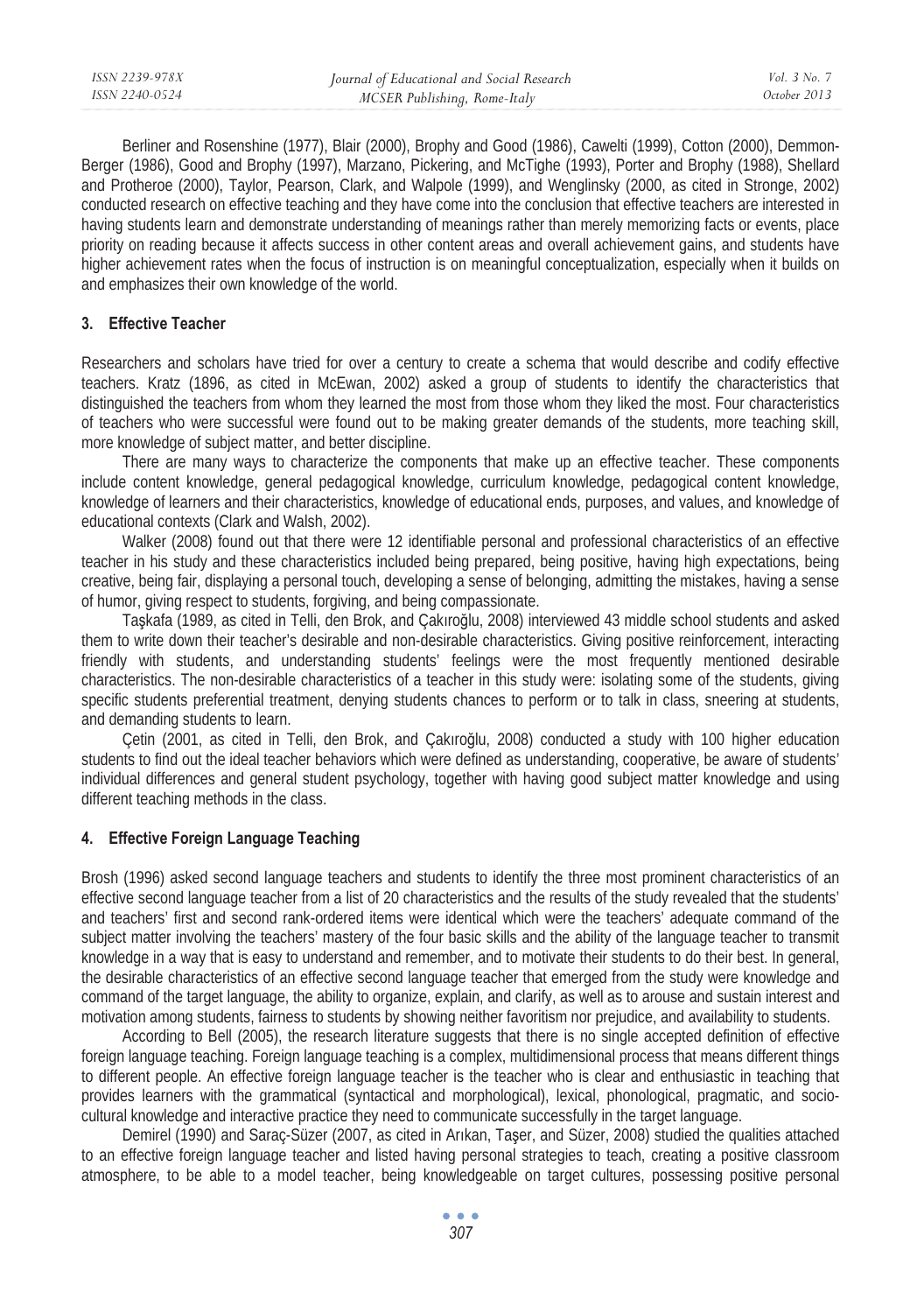characteristics, having correct pronunciation of the English sounds, teaching with effective classroom materials, and using technology as the most common features.

## **5. Statement of Problem**

Effective language teaching has become a prominent issue in the field of education as there has been a great demand on learning foreign languages throughout the world. In the process of foreign language learning, the language teacher has a very important role on the students and their success depends on the skills of the teachers.

This comparative study aims to find out the ideas and views of the Turkish university preparatory school students on the effective teacher. In addition, the ideas and views of the native and nonnative English teachers are also investigated to find out if there are any differences between the ideas and views of the students and the teachers.

This study aims to find an answer to the following research questions:

- 1. What are the most important characteristics of an effective English language teacher according to the Turkish university preparatory school students?
- 2. What are the most important characteristics of an effective English language teacher according to the nonnative English teachers?
- 3. What are the most important characteristics of an effective English language teacher according to the native English teachers?
- 4. Are there any similarities and differences in the important characteristics of an effective English language teacher among the Turkish university preparatory school students, nonnative English teachers, and native English teachers?

### **6. Participants**

The participants of the study consisted of 38 students, 7 nonnative English teachers and 7 native English teachers. These students were attending the preparatory program of a private university in Istanbul, Turkey. The participants' age range was between 18 and 22. 7 of the participants were male and 31 of them were female students.

The nonnative English teachers were teaching at the preparatory program of a private university in Istanbul, Turkey. All the teachers were experienced in their field and they have been teaching English for more than 10 years. The nonnative English teachers' age range was between 30 and 36. 2 of them were male and 5 of them were female.

The native English teachers were teaching at the School of Foreign Languages department of a private university in Istanbul, Turkey. All the teachers were experienced in their field and they have been teaching English for more than 10 years. The nonnative English teachers' age range was between 30 and 42. 4 of them were male and 3 of them were female.

### **7. Instrument**

The questionnaire consisted of 24 items on what an effective foreign language teacher should do and they were rated on a four-point scale (1= strongly disagree, 2= disagree, 3= agree, and 4= strongly agree). This instrument made extensive use of Bell's (2005, as cited in Brown, 2009) questionnaire and evolved after being piloted three times with different second language learners. Participants indicated their views and ideas by using this scale.

# **8. Procedure**

The participants completed the questionnaire which lasted 20 minutes and the results of the questionnaire were analyzed to find the answers of the research questions of the study.

# **9. Data Analysis**

The results of the questionnaire were analyzed via SPSS 15. For the first three research questions, descriptive statistics were used to get the mean scores of the items in the questionnaire.

For the fourth research question, Kruskal Wallis test was conducted to check if the differences between the scores were significant or not. The reason to conduct Kruskal Wallis test was that two of the independent variables had a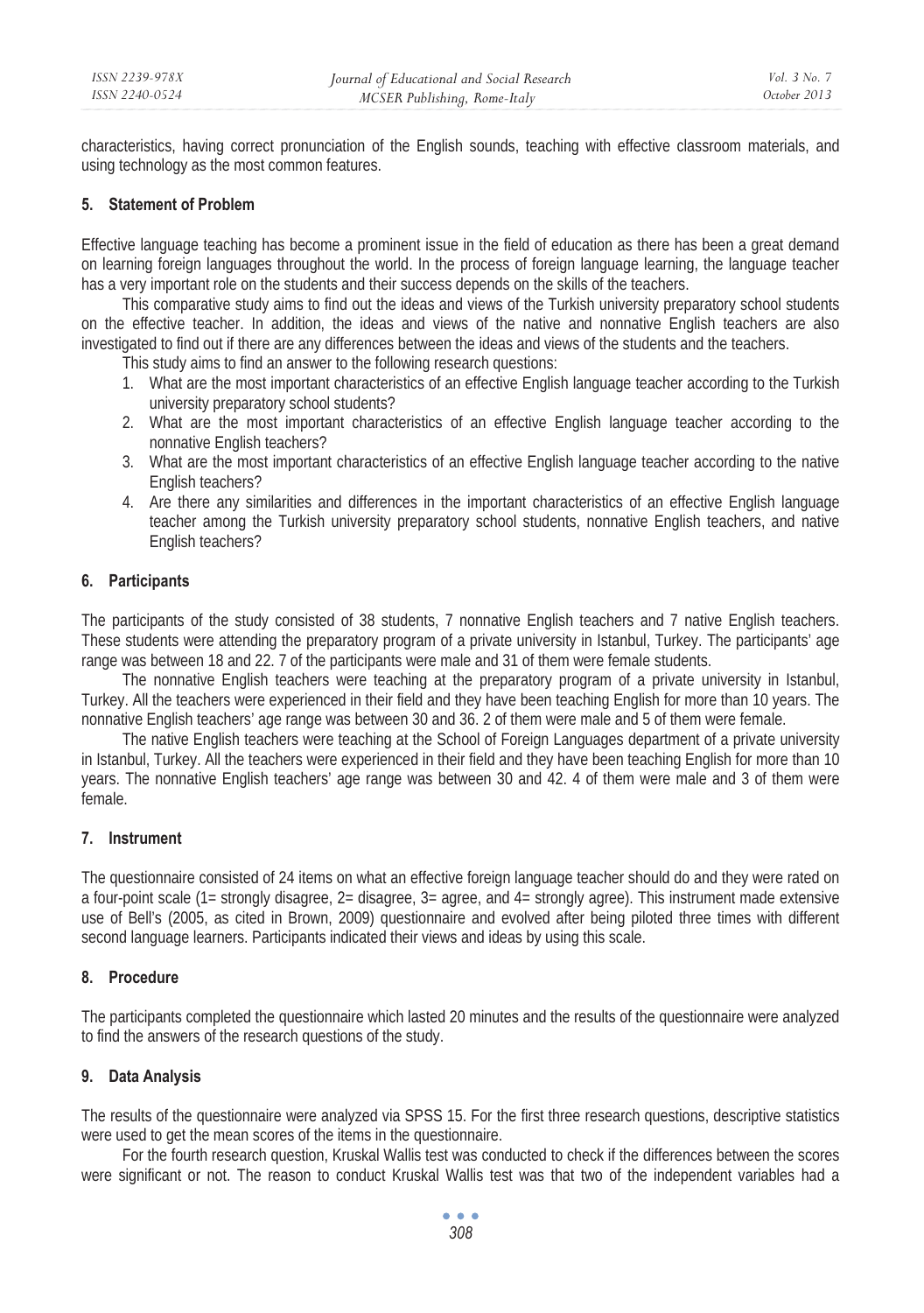population that was lower than 30. For the significant differences, Mann Whitney U test was conducted as a post-hoc test between the three independent variables which were the students, native teachers, and nonnative teachers.

## **10. Results of Research Question 1-2-3**

The first three research questions of the study dealt with the most important characteristics of an effective English language teacher according to the Turkish university preparatory school students, native English teachers, and nonnative English teachers. The results showed that, an effective English language teacher should frequently use computer-based technologies (Internet, CD-ROM, e-mail) in teaching the language, base at least some part of students' grades on completion of assigned group tasks, devote as much time to the teaching of culture as to the teaching of language, require students to use the language outside of class with other speakers of the language (internet, e-mail, clubs, community events, and so on), not use Turkish in the foreign language classroom, only correct students indirectly when they produce oral errors instead of directly (correctly repeating back to them rather than directly stating that they are incorrect), be as knowledgeable about the culture of those who are native speakers of English, teach the language primarily by having students complete specific tasks rather than grammar-focused exercises, address errors by immediately providing explanations as to why students' responses are incorrect, speak English with native like control of both grammar and accent, teach grammar by giving examples of grammatical structures before explaining the grammar rules, use predominantly real-life materials in teaching both the language and the culture rather than the text book, base at least some part of students' grades on their ability to interact with classmates successfully in English, and use activities where students have to find out unknown information from classmates using English. In addition, the students, native English teachers, and nonnative English teachers disagreed with the items stating that an effective English teacher should allow the students to respond to test questions in listening and reading via Turkish rather than English, not use predominantly small groups or pair work to complete activities in class, and not present a particular grammar point without illustrating how the structure is used in a specific, real world context.

### **11. Results of Research Question 4**

The fourth research question dealt with if there were any similarities and differences in the important characteristics of an effective English language teacher among the Turkish university preparatory school students, nonnative English teachers, and native English teachers. The results of the Kruskal Wallis test conducted for the questionnaire indicated that there were significant differences in the results of the six statements. These statements were statement 5, 12, 13, 14, 17, and 18.

Statement 5 stated that an effective foreign language teacher should not correct students immediately after they make a mistake in speaking. The results indicated that there were significant differences between the students and nonnative teachers. While the students disagreed with this statement, the nonnative teachers agreed with it. In addition, significant differences were found between native teachers and nonnative teachers. Although the native teachers disagreed with this statement, the nonnative teachers agreed with it.

Statement 12 stated that an effective foreign language teacher should have students respond to commands physically in English. The results indicated that there were significant differences between the students and native teachers. The students disagreed with this statement; however, the native teachers agreed with it.

Statement 13 stated that an effective foreign language teacher should address errors immediately providing explanations as to why students' responses are incorrect. The results indicated that there were significant differences between the students and nonnative teachers and native teachers and nonnative teachers. The students and native teachers agreed with this statement, whereas the nonnative teachers disagreed with it.

Statement 14 stated that an effective foreign language teacher should require students to speak in English beginning the first day of class. The results indicated that there were significant differences between the students and native teachers. While the students disagreed with this statement, the native teachers agreed with it.

Statement 17 stated that an effective foreign language teacher should ask students to begin speaking in English only when they feel they are ready to. The results indicated that there were significant differences between the students and native teachers. Although the students disagreed with this statement, the native teachers agreed with it.

Statement 18 stated that an effective foreign language teacher should not present a particular grammar point without illustrating how the structure is used in a specific, real-world context. The results indicated that there were significant differences between the students and native teachers and students and nonnative teachers. The students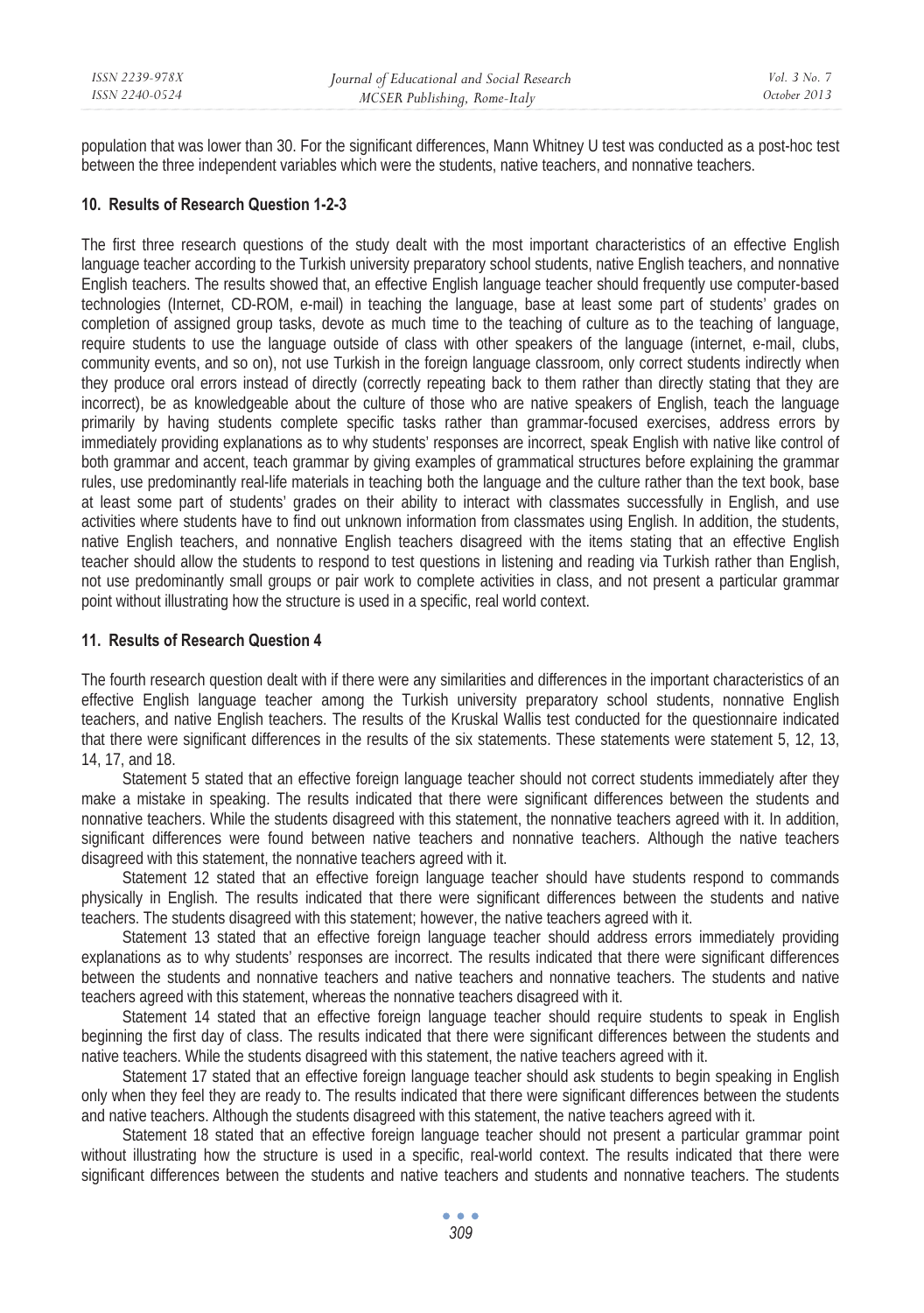disagreed with this statement, whereas the native and nonnative teachers agreed with it.

#### **12. Discussion**

The main purpose of the present study was to find out the characteristics of an effective English teacher by asking the views and opinions of the students, native teachers, and nonnative teachers. And the results of the study have revealed some important characteristics and qualities of an effective English teacher. According to the results, an effective English teacher should frequently use computer-based technologies (Internet, CD-ROM, e-mail) in teaching the language, base at least some part of students' grades on completion of assigned group tasks, require students to use the language outside of class with other speakers of the language (internet, e-mail, clubs, community events, and so on), not use Turkish in the foreign language classroom, only correct students indirectly when they produce oral errors instead of directly (correctly repeating back to them rather than directly stating that they are incorrect), not grade language production (speaking and writing) primarily for grammatical accuracy, teach the language primarily by having students complete specific tasks rather than grammar-focused exercises, speak English with native like control of both grammar and accent, teach grammar by giving examples of grammatical structures before explaining the grammar rules, use predominantly real-life materials in teaching both the language and the culture rather than the text book, not simplify or alter his/her speaking of English so that students can understand every word being said, base at least some part of students' grades on their ability to interact with classmates successfully in English, use activities where students have to find out unknown information from classmates using English, not allow the students to respond to test questions in listening and reading via Turkish rather than English, use predominantly small groups or pair work to complete activities in class, not use activities that practice specific grammar points rather than activities whose goal is merely to exchange information, be friendly, creative, caring, fair, enthusiastic, have a sense of humor, give homework, take attendance, have lived in a foreign country, use pair and group work activities, using technology and visual materials, have correct pronunciation, make students feel relaxed, manage the classroom effectively, use real-life situations while explaining, and make learners discover the language. These are the important qualities that an English teacher should take into consideration so that the English lessons can be more effective and beneficial for the students of English. The results of the present study are consistent with the studies conducted by Brown (2009) and Arıkan, Taser, and Süzer (2008).

### **13. Implications**

The most important implication of the study is that especially the results of the questionnaires conducted to the students should be taken into consideration by the teachers of English. These questionnaires can be conducted by the head of the English departments at schools to find out the views and ideas of how an effective English teacher should be and the results of the questionnaires can be shared with the English teachers working in these schools. By doing this, the teachers will be able to know the views and opinions of the students and they can adjust their teaching accordingly.

Another important implication can be that the Ministry of National Education can conduct these questionnaires around the country and prepare INSET programs for the English teachers to inform them about the views of the students on how an effective English teacher should be.

### **14. Limitations**

As for most studies, the present study also has several limitations that restrict the results to be generalized. First of all, the number of participants in the study was low to get more generalizable results. Especially, the number of native and nonnative teachers was very low which led the researcher to analyze the data by using nonparametric tests.

Secondly, the adjectives that described the qualities in the second questionnaire were vague terms that can cause to have different meanings for different participants.

And finally, the questionnaire could be backed up by interviews in which the participants could be asked to explain the reason of their answers in the questionnaire.

#### **15. Recommendations for Further Research**

This study can be conducted with a large number of participants so that parametric tests can be used to analyze the data and the results can be generalized. Moreover, the study can be conducted in different parts of the country and the results